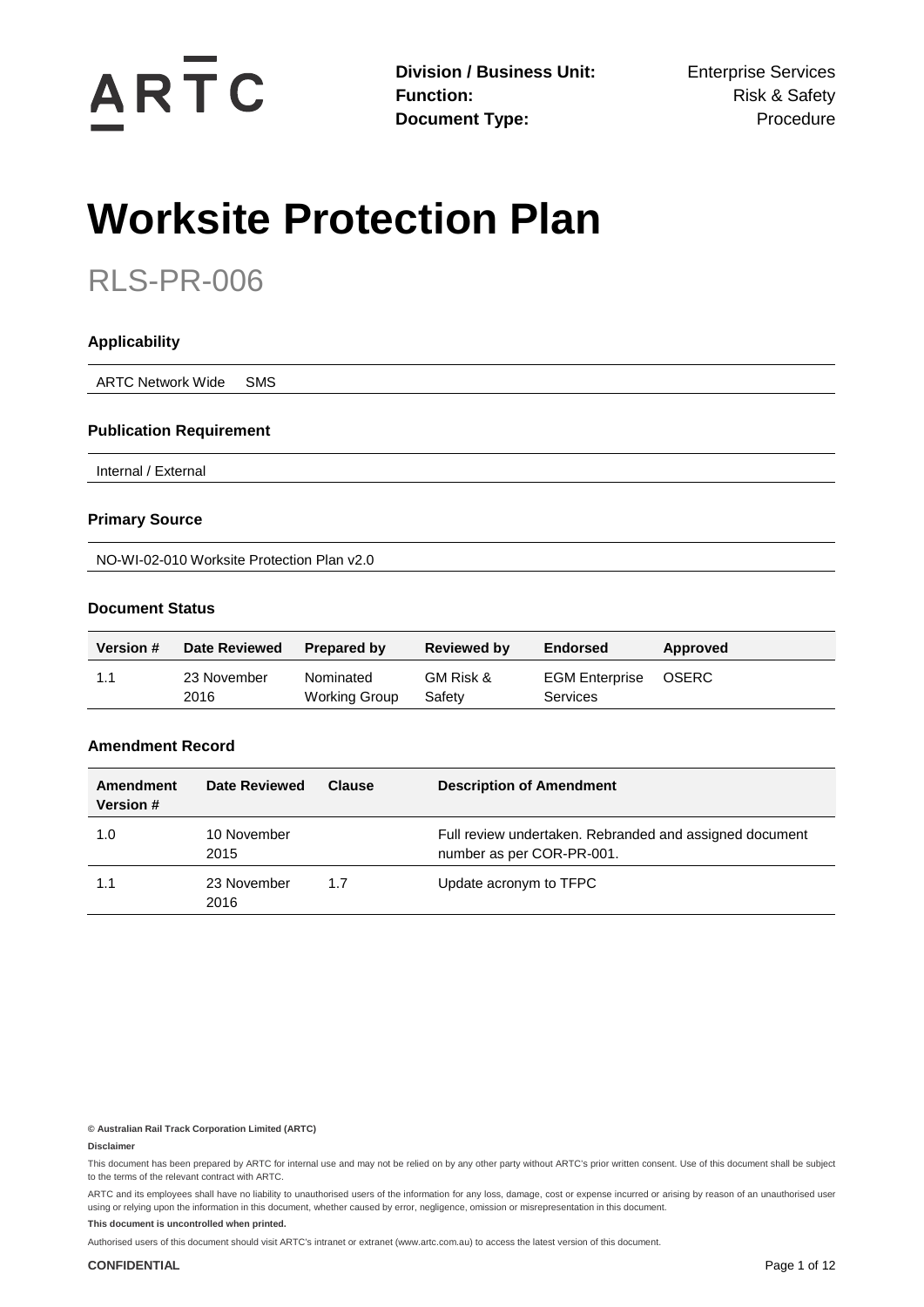

## <span id="page-1-0"></span>**Table of Contents**

| 1            |     |                                                                                   |  |
|--------------|-----|-----------------------------------------------------------------------------------|--|
|              | 1.1 |                                                                                   |  |
|              | 1.2 |                                                                                   |  |
|              | 1.3 |                                                                                   |  |
|              | 1.4 |                                                                                   |  |
|              | 1.5 |                                                                                   |  |
|              | 1.6 |                                                                                   |  |
|              | 1.7 |                                                                                   |  |
| $\mathbf{2}$ |     |                                                                                   |  |
|              | 2.1 |                                                                                   |  |
|              | 2.2 |                                                                                   |  |
|              | 2.3 |                                                                                   |  |
|              | 2.4 |                                                                                   |  |
|              | 2.5 |                                                                                   |  |
|              | 2.6 |                                                                                   |  |
|              | 2.7 |                                                                                   |  |
|              | 2.8 |                                                                                   |  |
| 3            |     |                                                                                   |  |
|              | 3.1 |                                                                                   |  |
|              | 3.2 |                                                                                   |  |
| 4            |     |                                                                                   |  |
|              | 4.1 | Worksite Protection Plan / Worksite Log and Diary / Train Running Information  12 |  |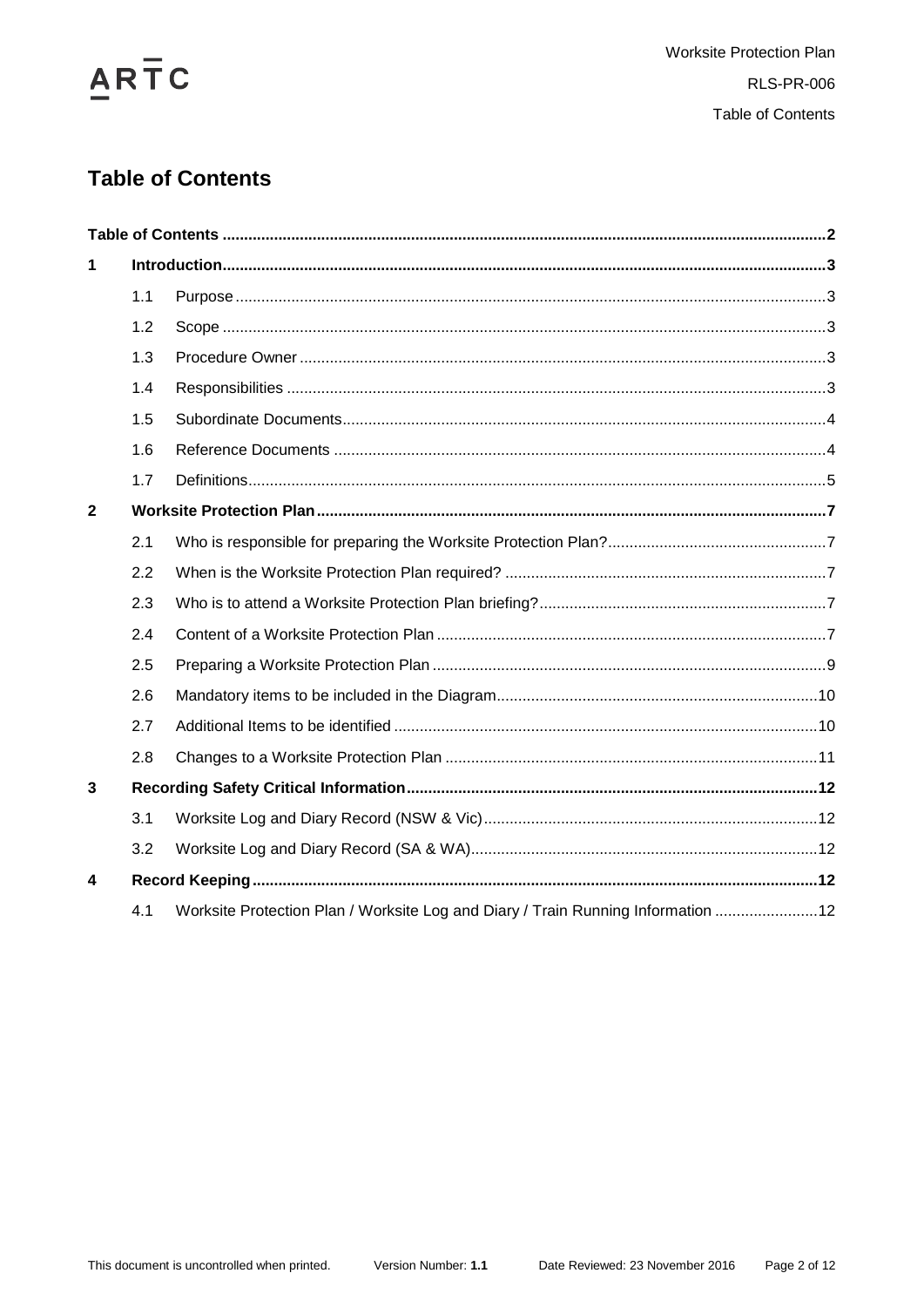## <span id="page-2-0"></span>**1 Introduction**

#### <span id="page-2-1"></span>**1.1 Purpose**

The purpose of this instruction is to:

- Assist competent rail safety workers (CRSW) to prepare and compile Worksite Protection Plans for undertaking work in the ARTC rail corridor;
- Provide instruction to assist Competent Rail Safety Worker when preparing, explaining and retaining Worksite Protection Plans for ARTC worksites;
- Ensure that ARTC workers, are briefed on the content of Worksite Protection Plans prior to commencing work; and
- Explain when Worksite Protection Plans are required and describe how the forms are to be completed.

#### <span id="page-2-2"></span>**1.2 Scope**

This document is applicable to all worksites within the ARTC rail corridor when work is being conducted. This document applies to all workers who are responsible for managing the worksite.

#### <span id="page-2-3"></span>**1.3 Procedure Owner**

The General Manager Risk and Safety is the Procedure Owner and is the initial point of contact for all queries relating to this procedure.

#### <span id="page-2-4"></span>**1.4 Responsibilities**

**Managers** are responsible for:

- Ensuring appropriate inductions have been undertaken prior to work commencing; and
- Ensure that a Worksite Protection Plan is compiled for each worksite by nominating a Competent Rail Safety Worker to prepare the Worksite Protection Plan and explain the protection to workers prior to the commencement of any work within the rail corridor.

#### **Competent Rail Safety Worker** is responsible for**:**

• Prepare the worksite protection plan in accordance with this instruction and the rules and procedures and retain as required by the ARTC Records management procedure.

NOTE: If also fulfilling the role of the Nominated worker delivering the Pre-Work brief, you must ensure that the duties of each role do not interfere with each other and that you have a full understanding of the following prior to completion the Worksite Protection Plan:

- the nature of the works to be undertaken;
- type of equipment / machinery to be used; and
- potential effect of works on track and / or adjacent lines.
- Brief all workers on worksite protection arrangements;
- Brief all workers prior to any change in worksite protection arrangements;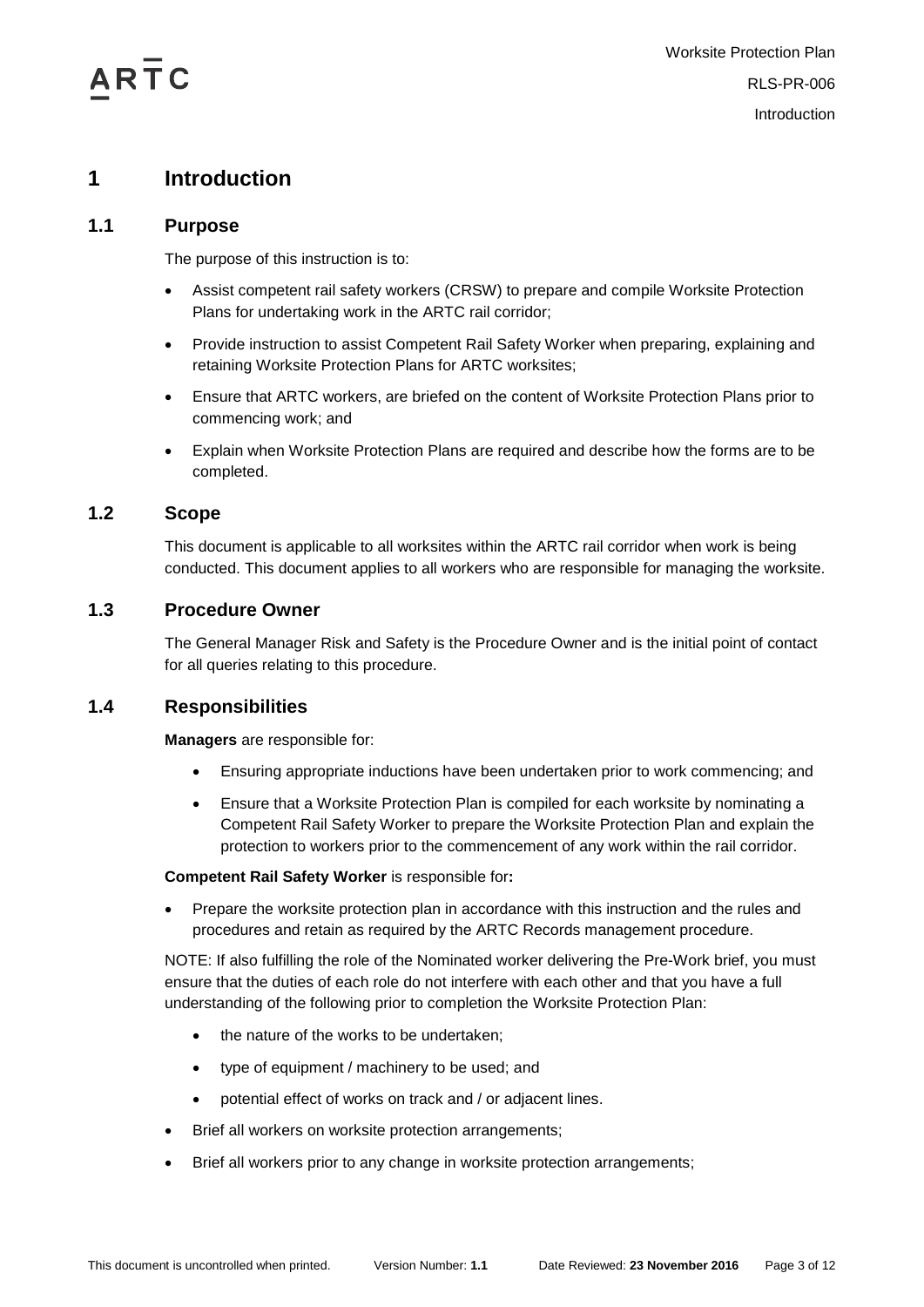

- Ensure workers and visitors understand the worksite protection arrangements as detailed in the worksite protection plan and have an opportunity to question protection arrangements that are not fully understood; and
- Review the Worksite Protection Plan when changes to work activities impact on the health and safety of workers.

#### **The nominated worker delivering a Pre-Work Brief** is responsible for:

• Ensure that a Worksite Protection Plan is compiled in conjunction with a Pre-Work Brief for each worksite and that protection has been explained to workers prior to the commencement of any work within the rail corridor.

**Workers** are responsible for*:*

- Actively participate during the delivery of the Worksite Protection Plan briefing;
- Question worksite protection arrangements that are not fully understood; and
- Sign off on the Pre-Work Brief form to acknowledge their understanding of the protection arrangements.

#### <span id="page-3-0"></span>**1.5 Subordinate Documents**

The following documents are subordinate to this procedure:

- RLS-FM-006 Worksite Protection Plan Template
- RLS-FM-007 Worksite Log and Diary

#### <span id="page-3-1"></span>**1.6 Reference Documents**

The following documents support this procedure:

- RLS-PR-005 Pre-Work Brief Procedure
- RLS-FM-005 Pre-work Brief Template
- ARTC Network Rules and Procedures
- NCOP Code of Practice for the Defined Interstate Rail Network
- TA20 ARTC Code of Practice for the Victorian Main Line Operations
- RM-01 Risk Management Procedure
- PPP-03, Records Management Policy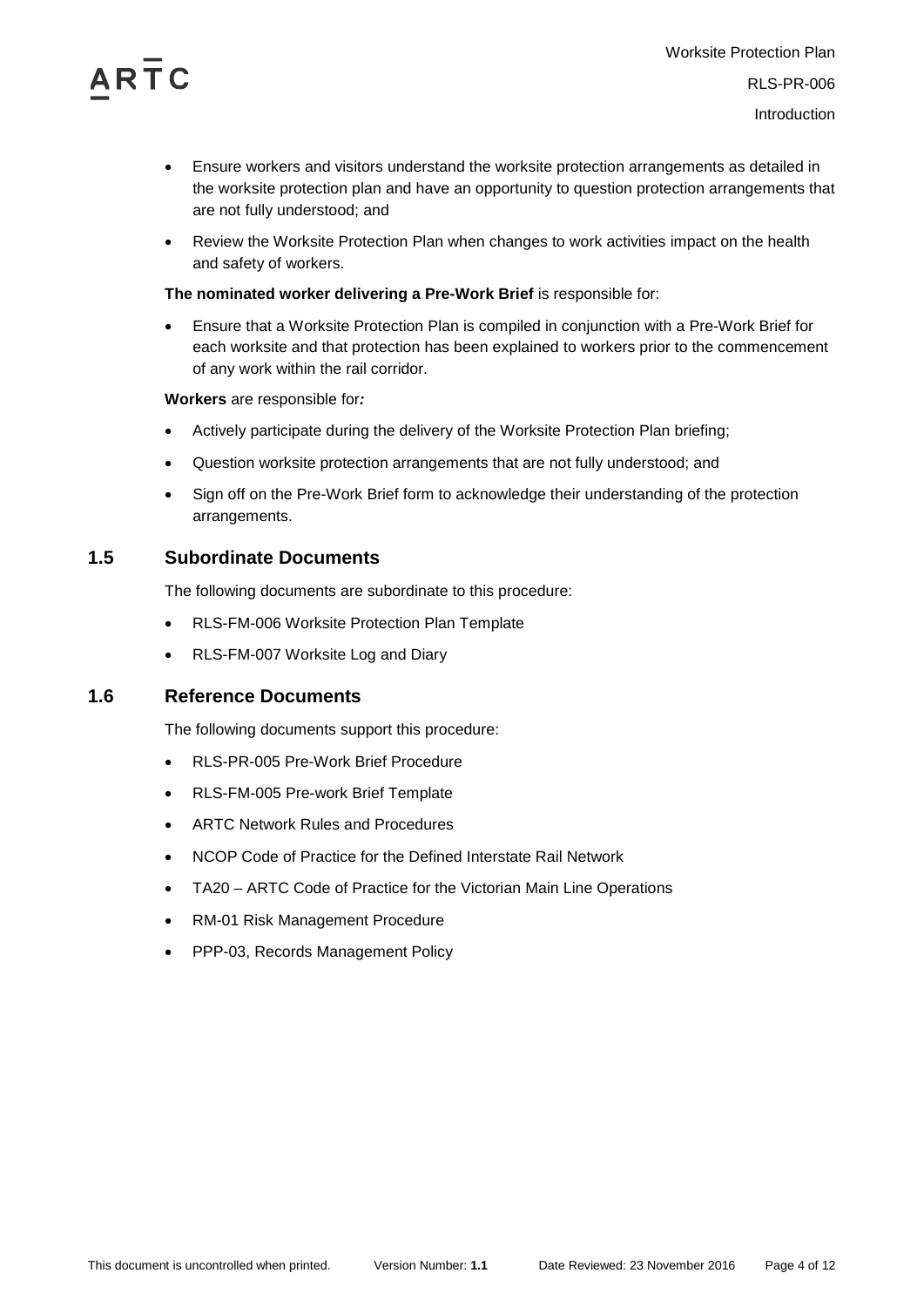

### <span id="page-4-0"></span>**1.7 Definitions**

The following terms and acronyms are used within this document or subordinate documents:

| Term or acronym             | <b>Description</b>                                                                                                                                                                          |
|-----------------------------|---------------------------------------------------------------------------------------------------------------------------------------------------------------------------------------------|
| <b>ARTC</b>                 | Australian Rail Track Corporation                                                                                                                                                           |
| <b>CRSW</b>                 | Competent Rail Safety Worker.                                                                                                                                                               |
|                             | Worker responsible to keep the worksite and workers safe. Known as:                                                                                                                         |
|                             | • Protection Officer in NSW and Queensland                                                                                                                                                  |
|                             | • Track Force Protection Coordinator in Victoria                                                                                                                                            |
|                             | • Track Worker in Charge of Protection in South Australia and Western<br>Australia                                                                                                          |
| Danger Zone                 | Everywhere within 3 metres horizontally from the outermost rail and any<br>distance above or below 3 metres.                                                                                |
| <b>Network Control</b>      | Guide and manage the movement of trains over the ARTC network.<br>Respond to emergencies and other irregularities in accordance with the<br>stipulated rules, regulations and instructions. |
| <b>NCO</b>                  | <b>Network Control Officer</b>                                                                                                                                                              |
| Rail Corridor               | Everywhere within 15 metres of the outermost rails or                                                                                                                                       |
|                             | • the boundary fence where boundary fences are provided and are closer<br>than 15 metres, or                                                                                                |
|                             | • if the property boundary is less than 15 metres, the property boundary, or                                                                                                                |
|                             | • a permanent structure such as a fence, wall or level crossing separating<br>the operating rail corridor from leased or non-operational land.                                              |
| T.S.A                       | <b>Track Safety Awareness</b>                                                                                                                                                               |
| Worker                      | Worker includes employees, contractors, subcontractors and labour hire<br>companies.                                                                                                        |
| <b>WPP</b>                  | <b>Worksite Protection Plan</b>                                                                                                                                                             |
| <b>New South Wales Only</b> |                                                                                                                                                                                             |
| PO                          | Protection Officer levels 1, 2, 3 and 4                                                                                                                                                     |
| <b>PPO</b>                  | Possession Protection Officer                                                                                                                                                               |
| LPA                         | <b>Local Possession Authority</b>                                                                                                                                                           |
| <b>TOA</b>                  | <b>Track Occupancy Authority</b>                                                                                                                                                            |
| <b>TWA</b>                  | <b>Track Work Authority</b>                                                                                                                                                                 |
| <b>CSB</b>                  | <b>Controlled Signal Blocking</b>                                                                                                                                                           |
| <b>LOW</b>                  | Lookout Woking                                                                                                                                                                              |
| <b>Victoria Only</b>        |                                                                                                                                                                                             |
| <b>TFPC</b>                 | <b>Track Force Protection Coordinator</b>                                                                                                                                                   |
| AO                          | Absolute Occupation                                                                                                                                                                         |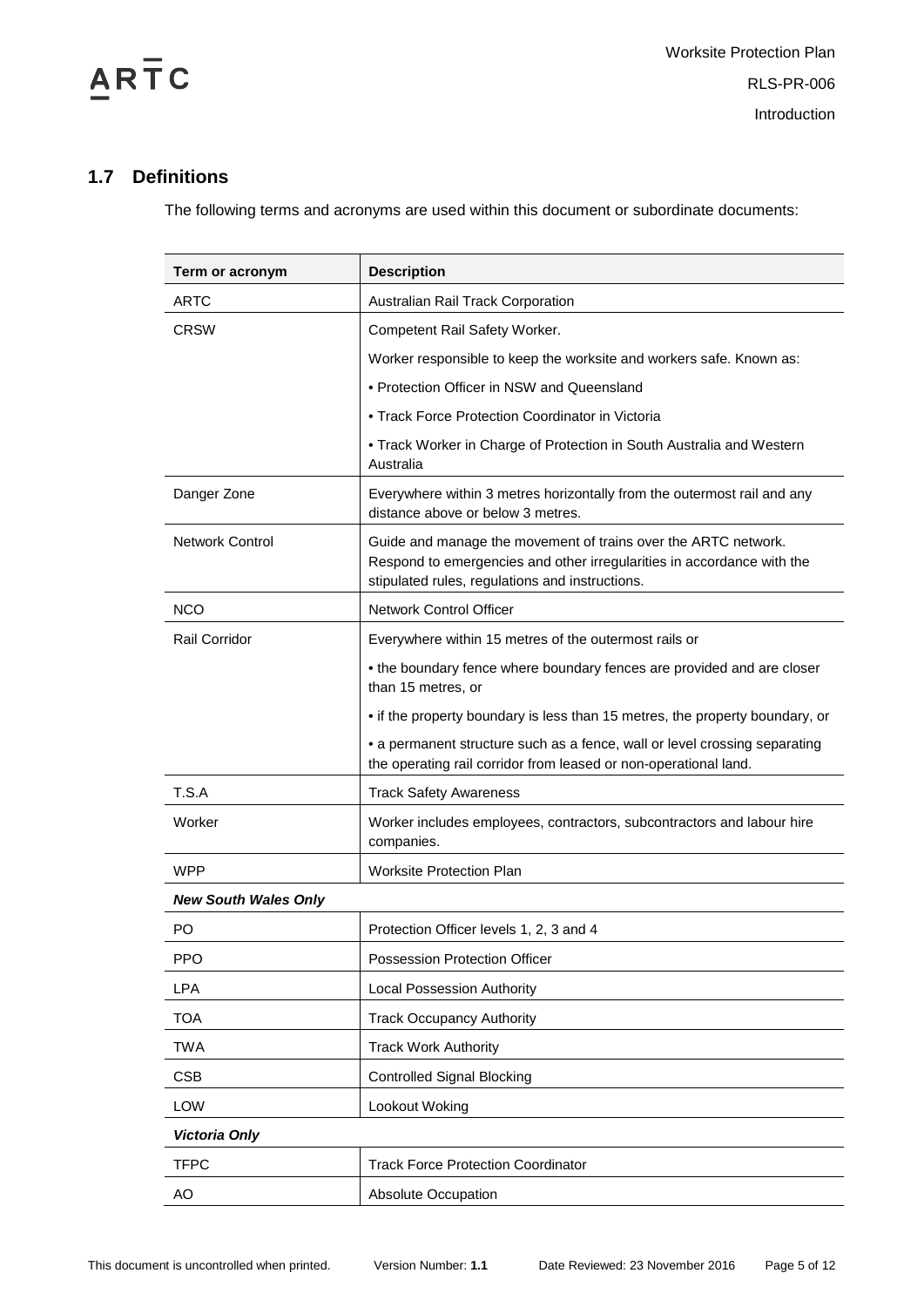# $\overline{AR}$   $\overline{T}$   $C$

Worksite Protection Plan RLS-PR-006 Introduction

| Term or acronym             | <b>Description</b>               |  |
|-----------------------------|----------------------------------|--|
| ASB                         | Absolute Signal Blocking         |  |
| <b>TWW</b>                  | <b>Track Warrant Working</b>     |  |
| <b>TFP</b>                  | <b>Track Force Protection</b>    |  |
| <b>South Australia Only</b> |                                  |  |
| <b>TSA</b>                  | <b>Track Safety Awareness</b>    |  |
| <b>TW</b>                   | <b>Track Worker</b>              |  |
| <b>STW</b>                  | Senior Track Worker              |  |
| LP.                         | Local Possession                 |  |
| <b>TOA</b>                  | <b>Track Occupancy Authority</b> |  |
| <b>TWA</b>                  | <b>Track Work Authority</b>      |  |
| TRI                         | <b>Train Running Information</b> |  |
| <b>NAR</b>                  | No Authority Required            |  |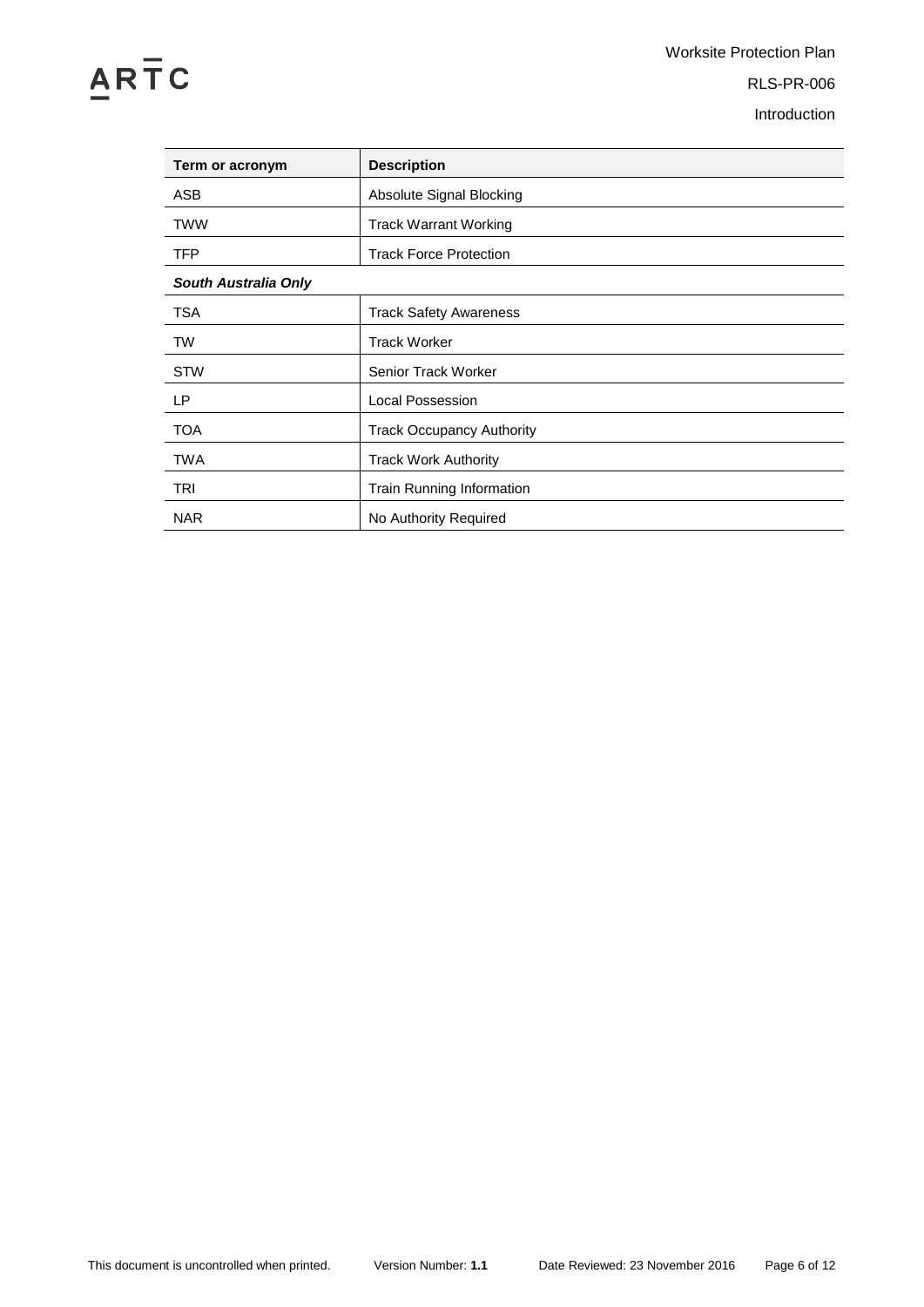$\triangle$ RTC

## <span id="page-6-0"></span>**2 Worksite Protection Plan**

#### <span id="page-6-1"></span>**2.1 Who is responsible for preparing the Worksite Protection Plan?**

The Worksite Protection Plan must be prepared by a CRSW.

It is the responsibility of the CRSW to prepare and explain the Worksite Protection Plan to all workers working at a worksite within the rail corridor.

All workers under the control of the CRSW must be given an opportunity to question the worksite protection arrangements if it is not fully understood.

#### <span id="page-6-2"></span>**2.2 When is the Worksite Protection Plan required?**

A Worksite Protection Plan is required to be completed on every occasion that work is being undertaken within the rail corridor.

Where a Worksite Protection Plan has been undertaken and a significant delay has been experienced in commencement of work, the Worksite Protection Plan must be reviewed with any changes recorded.

#### <span id="page-6-3"></span>**2.3 Who is to attend a Worksite Protection Plan briefing?**

The CRSW is to ensure all persons working on the site receive a Worksite Protection Plan briefing and sign the Pre-Work Brief to validate their understanding of the protection arrangement.

In the event that there are multiple worksites utilising different methods of protection the CRSW holding the authority for the numerous worksites will ensure that the CRSW on each site are briefed on the protection arrangements. The CRSW on each site will ensure all workers on their respective sites receive a worksite protection briefing and sign the Pre-Work Brief to validate their understanding of the protection arrangements.

In the event the work in being undertaken by a single person they must sign the Pre-work Brief in conjunction with the Worksite Protection Plan.

#### <span id="page-6-4"></span>**2.4 Content of a Worksite Protection Plan**

It is the responsibility of the CRSW to prepare and explain the Worksite Protection Plan to all workers and visitors who will be entering the rail corridor. The information contained in the Worksite Protection Plan covers:

**CRSW** must provide the following information:

- Name The name of the CRSW responsible for preparing the Worksite Protection Plan to protect the workers on site;
- Signature The signature of the CRSW;
- Contact Number The phone number of the CRSW; and
- Competency Number The CRSW's competency number.

#### **Worksite Protection Method**

• The Worksite Protection Method is grouped by state. Once the CRSW identifies which worksite protection method will be taken applied for the work activity they must circle the protection method relevant to the state in which the work will be undertaken; and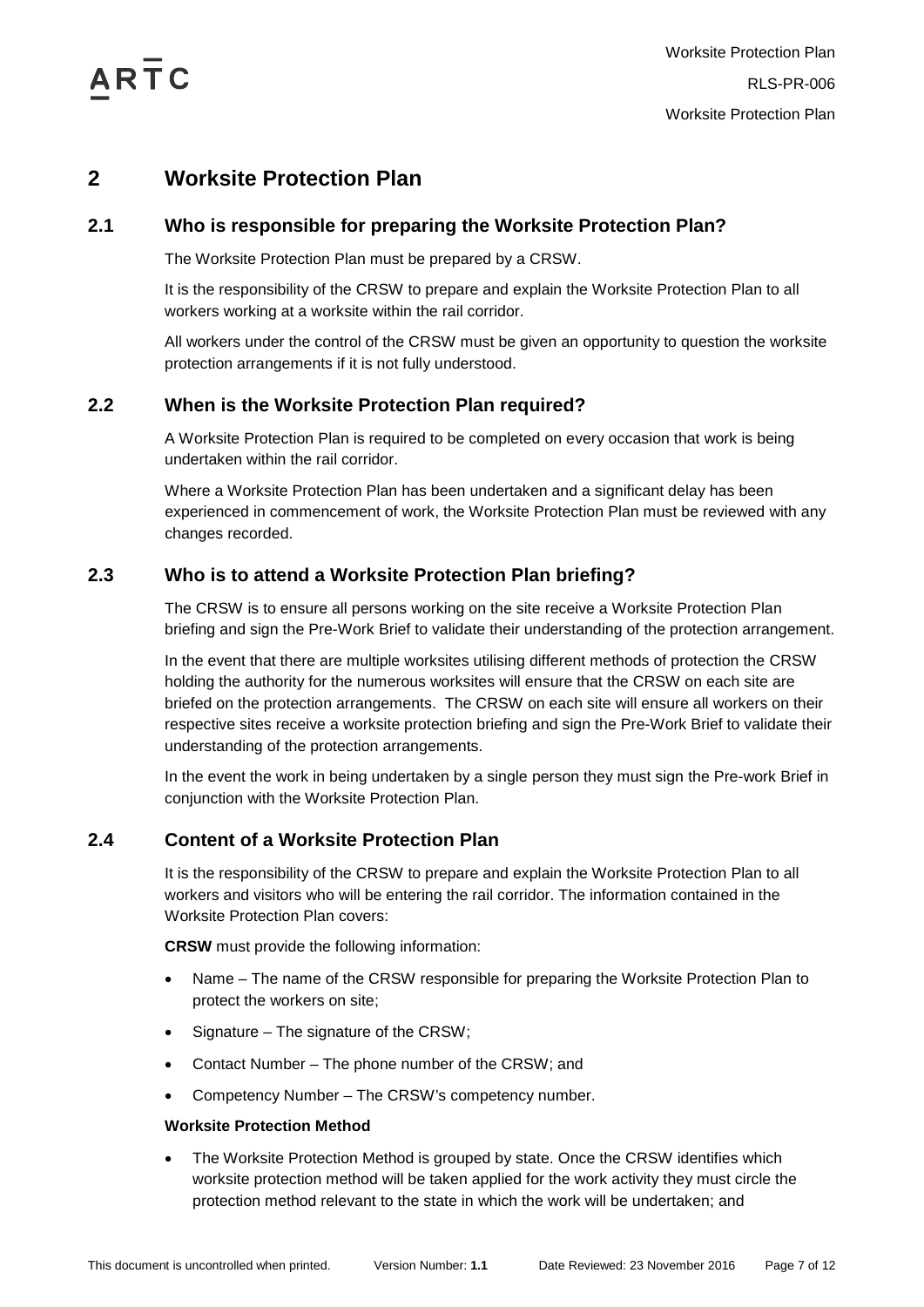

• If work is being conducted within the rail corridor but outside the danger zone the CRSW must circle "Outside Danger Zone" within box headed "OTHER".

**Network Control** – the following information is confirmed with Network Control:

- Network Controller The name of the Network Controller that the CRSW spoke to in regards to the worksite protection arrangements;
- Contact Number The contact number for the Network Controller or the Officer in Charge of the shunting yard, or location;
- Network Control Board Location The location where the network control board is situated;
- Date The date on which the Worksite Protection Plan is required;
- Start Time The time the protection is scheduled to commence;
- Finish Time The time the protection is scheduled to finish;
- Authority Number The authority number that is generated by the Network Controller and provided to the CRSW;
- Start/Signal Km The track distance nearest to the capital city that identifies the start of the worksite;
- Finish/Signal Km The track distance furthest from the capital city that identifies the finish of the worksite; and
- Scope/Type or work the work that is scheduled to be undertaken whilst the worksite Protection Plan is in place.

**Diagram** – A detailed diagram of the worksite protection arrangements. This diagram will be will show protection arrangements and may be hand drawn or a diagram attached.

**Site Supervisor** – identifies the name of the person responsible for the site (if applicable).

**Plant Supervisor** – identifies the name of the person responsible for plant on the site (if applicable).

**Warning Alarm** – warning type used at site.

**Handsignaller or Lookout Name** – Identifies the name of the handsignaller or lookout person undertaking those responsibilities during the scheduled work;

**Signal No or Kilometrage** – Where the signal number or kilometrage that the handsignaller or lookout will be located.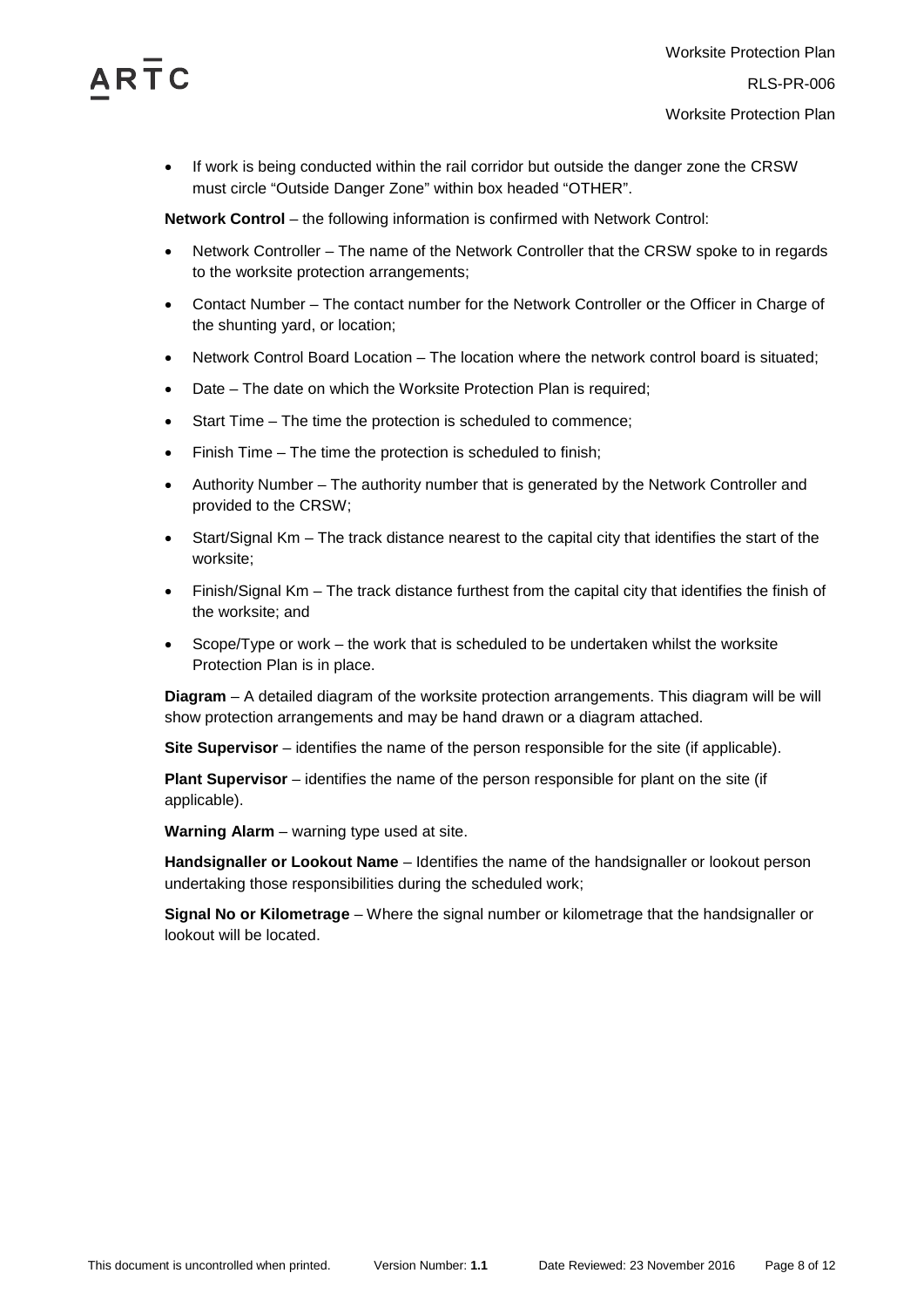# ARTC

| <b>Step</b> | <b>Section</b>                                          | <b>Description &amp; Instruction</b>                                                                                                                                                                                                                                               |  |
|-------------|---------------------------------------------------------|------------------------------------------------------------------------------------------------------------------------------------------------------------------------------------------------------------------------------------------------------------------------------------|--|
| 1           | <b>CRSW</b>                                             | The CRSW writes their name, contact number, certificate of<br>competence or employee number,                                                                                                                                                                                       |  |
|             |                                                         | Verifies that the Pre-Work Brief date of work is accurate and signs<br>the form.                                                                                                                                                                                                   |  |
| 2           | <b>Appropriate Worksite</b><br><b>Protection Method</b> | Based on the safety assessment and the potential of the work to<br>intrude on the danger zone decide on one of the protecting<br>methods to be applied to the track on which the work will be<br>conducted and circle the relevant method of protection required to<br>work safely |  |
|             |                                                         | Consider the risks from other possible routes, signalled and un-<br>signalled into the worksite and any adjacent lines and decide on<br>the method of protection.                                                                                                                  |  |
|             |                                                         | Note: If you have not used the protection method within the last 3<br>months then review the rule and procedure.                                                                                                                                                                   |  |
|             |                                                         | Within Shunting Yard:                                                                                                                                                                                                                                                              |  |
|             |                                                         | If working within shunting yards communication must be made<br>with the Network Controller and / or the Terminal Coordinator<br>where provided.                                                                                                                                    |  |
|             |                                                         | Outside Danger Zone:                                                                                                                                                                                                                                                               |  |
|             |                                                         | Work being undertaken in the rail corridor but outside the danger<br>zone requires the completion of a worksite protection plan. The<br>method of working safely "Outside Danger Zone" must be circled<br>and appropriate details completed.                                       |  |
|             |                                                         | Note: Communication must be made with the Network Controller.                                                                                                                                                                                                                      |  |
| 3           | <b>Network Control</b>                                  | All methods of protection require contact with the Network<br>Controller.                                                                                                                                                                                                          |  |
|             |                                                         | Details of Network Control Officer:                                                                                                                                                                                                                                                |  |
|             |                                                         | The CRSW writes the name and contact phone number of the<br>Network Controller who is responsible for the track where the work<br>is to be conducted.                                                                                                                              |  |
|             |                                                         | The Network Controller board location                                                                                                                                                                                                                                              |  |
|             |                                                         | The CRSW writes the location of the designated train control<br>board title (NCCW, NCCS or NCCN)                                                                                                                                                                                   |  |
|             |                                                         | <b>Authority Number</b>                                                                                                                                                                                                                                                            |  |
|             |                                                         | The authority number field is for recording the authority provided<br>by the Network Controller.                                                                                                                                                                                   |  |
|             |                                                         | NOTE: If a LPA, LP or Absolute Occupation is used record the<br>CRSW name as opposed to the Network Controller.                                                                                                                                                                    |  |
| 4           | Scope of work                                           | Date of work.                                                                                                                                                                                                                                                                      |  |
|             |                                                         | Start / finish times is the period of time the work on track<br>protection method is implemented.                                                                                                                                                                                  |  |

### <span id="page-8-0"></span>**2.5 Preparing a Worksite Protection Plan**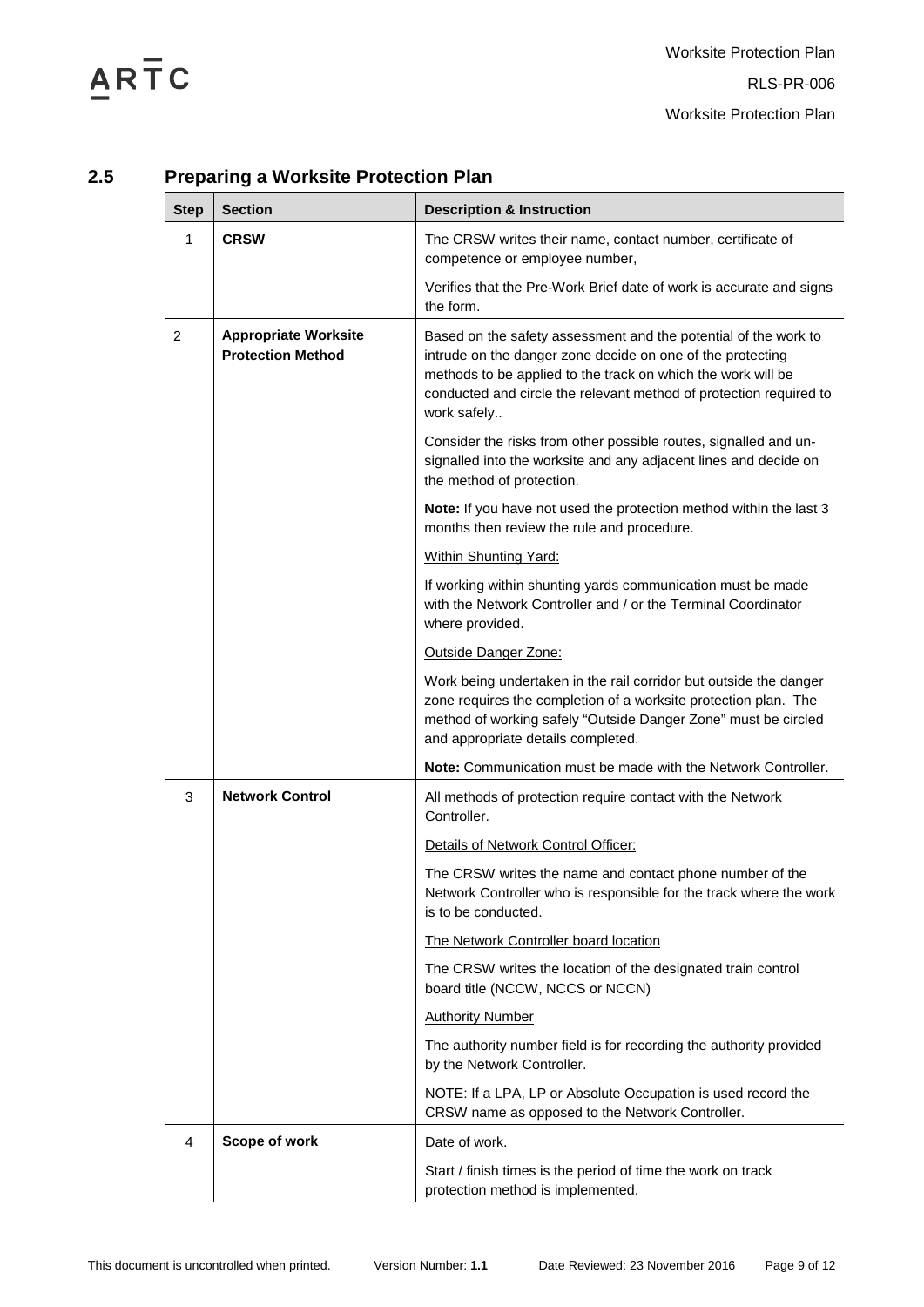Worksite Protection Plan

|   |                          | Define the worksite location by kilometre and signal number if<br>applicable.                                                                                                                                                                                                                                          |
|---|--------------------------|------------------------------------------------------------------------------------------------------------------------------------------------------------------------------------------------------------------------------------------------------------------------------------------------------------------------|
|   |                          | The scope is the type of work that is being performed at the<br>worksite.                                                                                                                                                                                                                                              |
| 5 | Diagram of the worksite: | The following items are listed above the worksite diagram field;<br>handsignallers, lookouts, flags, lights, structures, signal numbers,<br>track references etc. These items among others must be included<br>where they impact on protection arrangements.                                                           |
|   |                          | Diagram                                                                                                                                                                                                                                                                                                                |
|   |                          | A diagram of the worksite protection arrangements serves the<br>following purpose:                                                                                                                                                                                                                                     |
|   |                          | • To familiarize the CRSW to a worksite within the rail corridor<br>and to identify the track the work is on or near, the adjacent<br>lines all routes into the worksite and to specify there treatment.<br>To ensure that all points of entry to the worksite are<br>appropriately protected to exclude rail traffic. |
|   |                          | • To display protection arrangements, in conjunction with the pre-<br>work briefing, and to provide an opportunity to comment on the<br>plan by workers and visitors.                                                                                                                                                  |
|   |                          | • Assist the CRSW to communicate accurate protection detail to<br>the Network Controller. To assist a safe and effective handover<br>process during a CRSW shift change.                                                                                                                                               |
| 6 | Handsignaller or lookout | Identifies handsignaller or lookout and their location.                                                                                                                                                                                                                                                                |

#### <span id="page-9-0"></span>**2.6 Mandatory items to be included in the Diagram**

- 1. Reference to capital city in the top left hand corner of the grid;
- 2. An easily reached safe place;
- 3. The name of the track / tracks;
- 4. The worksite location defined whether or not in the danger zone by km, crossover numbers, point's number and signal number and
- 5. The name of locations or stations each side of worksite.

#### <span id="page-9-1"></span>**2.7 Additional Items to be identified**

Where applicable items (not exhaustive) that pose a risk or impact on protection arrangements must be included are as follows:

- 1. The location of other worksites;
- 2. Safe passage to and from the worksite;
- 3. Location (km) and identification of handsignallers and lookouts;
- 4. Identification number of signals used for protection (blocking facilities applied);
- 5. Identification of affected signals;
- 6. Treatment of risks associated with adjacent line (adjacent line protection);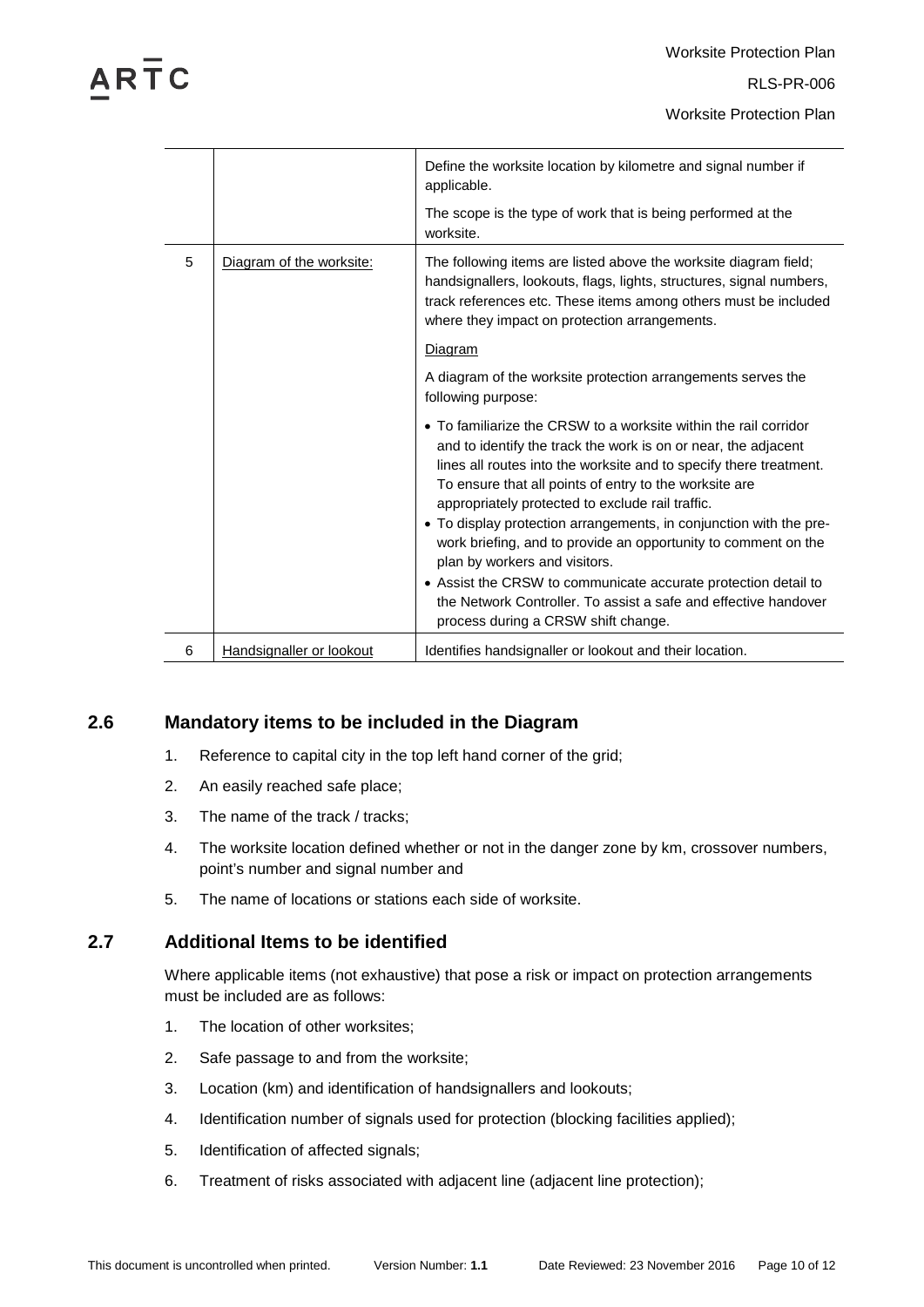

- 7. Treatment of risks associated with multiple signalled and unsignalled routes into the worksite;
- 8. Position of points clipped and locked indicating position (normal or reversed);
- 9. Location where there is no safe place such as platforms bridges tunnels cuttings embankments culverts stabled or stationary trains;
- 10. The location of level crossings and any possible impact on the operation of the level crossing warning equipment or protection arrangements;
- 11. Demarcation fencing and
- 12. Track configurations or objects that affect sighting distance.

The worksite diagram should be a schematic drawing with each track represented by a single line.

All fields in the top section of the Worksite Protection Plan form are mandatory.

Pre-existing schematic diagrams may be used instead of a free hand drawing on the Worksite Protection Plan provided a reference is made to the diagram on the Worksite Protection Plan and must be attached to the worksite protection plan if used.

Note: If using pre-existing schematic diagrams they must be check before using to ensure the infrastructure is correct in the field.

#### <span id="page-10-0"></span>**2.8 Changes to a Worksite Protection Plan**

In the event that an additional Worksite Protection Plan briefing is required the CRSW is responsible for:

- Preparing a new Worksite Protection Plan.
- Providing the additional briefing to all workers on site; and
- If necessary the person responsible for managing the worksite will explain any changes to the Pre-Work Brief.